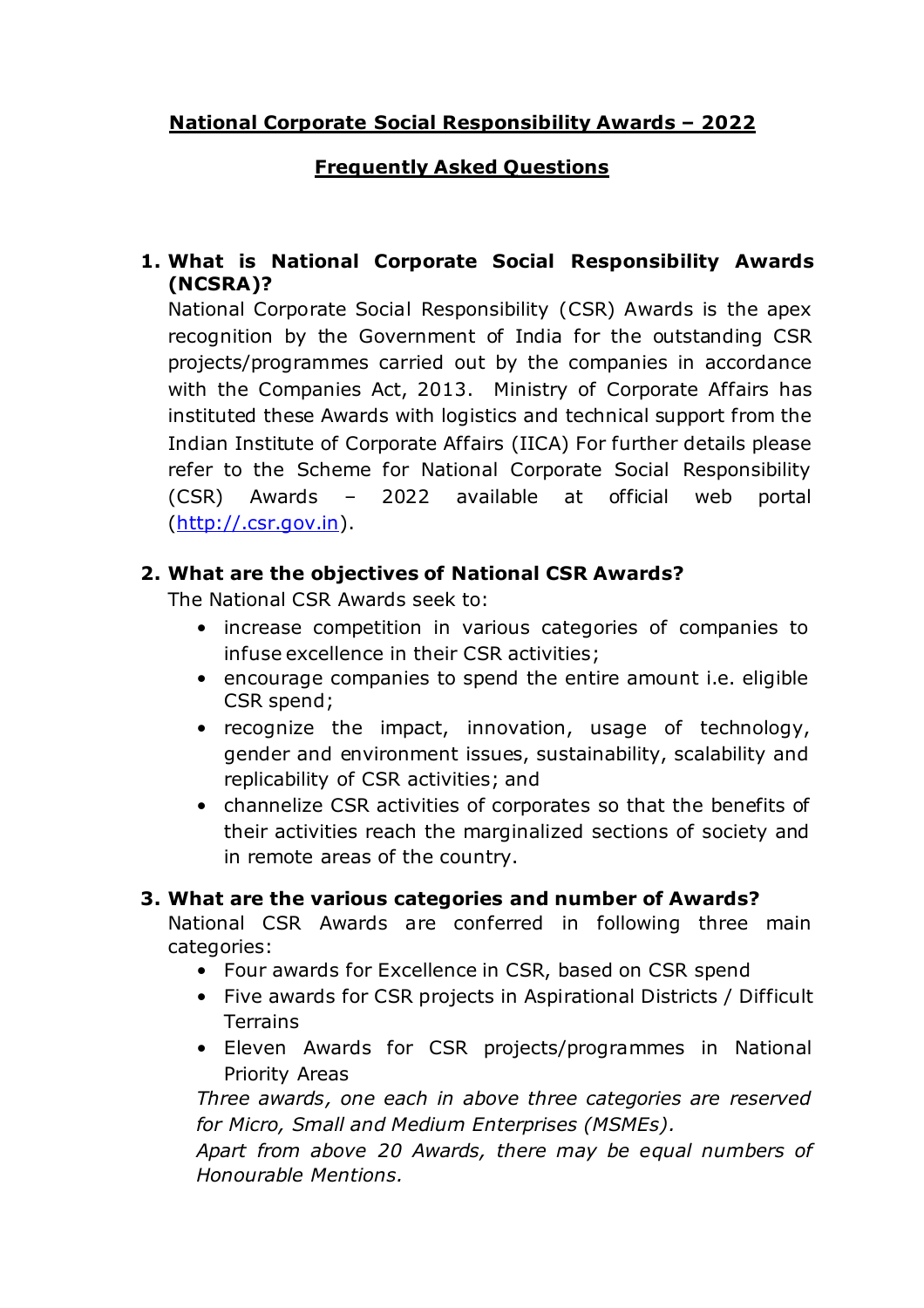#### **4. What is the period (Financial Year) for which a Company is eligible to apply for NCSRA 2022**

- Calculation of eligible CSR Spend is based on Financial Year 2018-19 and 2019-20.
- Project and related expenditure pertaining to Financial Years 2018-19 & 2019-20 is only eligible to be considered.
- For the nominated projects, based on the eligibility criteria, the impact of CSR programme / project will be considered upto 31.03.2021 (i.e. between 01.04.2018 to 31.03.2021)

### **5. What is the maximum number of nominations, a designated nominating organization can nominate?**

A nominating organization can nominate up to maximum of 60 nominations (20 in each main category of Awards).

# **6. What are various phases of National CSR Awards?**

- Nominations to be made by designated nominating organizations
- Shortlisting of nominations
- Call for detailed submissions for shortlisted entries
- Field verification.

# **7. What is the maximum number of awards that shall be given?**

Up to 20 awards (including 3 awards for MSMEs). Apart from 20 main Awards, there may be equal numbers of Honourable Mentions.

**8. What is the time limit (deadline) for accepting nominations?** Nominations shall be accepted online on [http://csr.gov.in](http://csr.gov.in/) till 31 July 2022.

### **9. What is the procedure and mode of submission to apply for nominations for NCSRA 2020?**

Only online nominations through designated nominating organisations as given in the scheme of NCSRA – 2022 will be accepted. Designated nominating organizations are:

- Ministries/ Departments of Govt of India
- State Governments and Union Territories
- Professional Institutions: ICSI, ICAI, ICMAI
- National Level Trade and Industry Bodies/Chambers such as: Confederation of Indian Industry (CII), Federation of Indian Chambers of Commerce & Industry (FICCI), Associated Chambers of Commerce and Industry of India (ASSOCHAM), PHD Chamber of Commerce and Industry (PHDCCI), Small Industries Development Bank of India (SIDBI), Federation of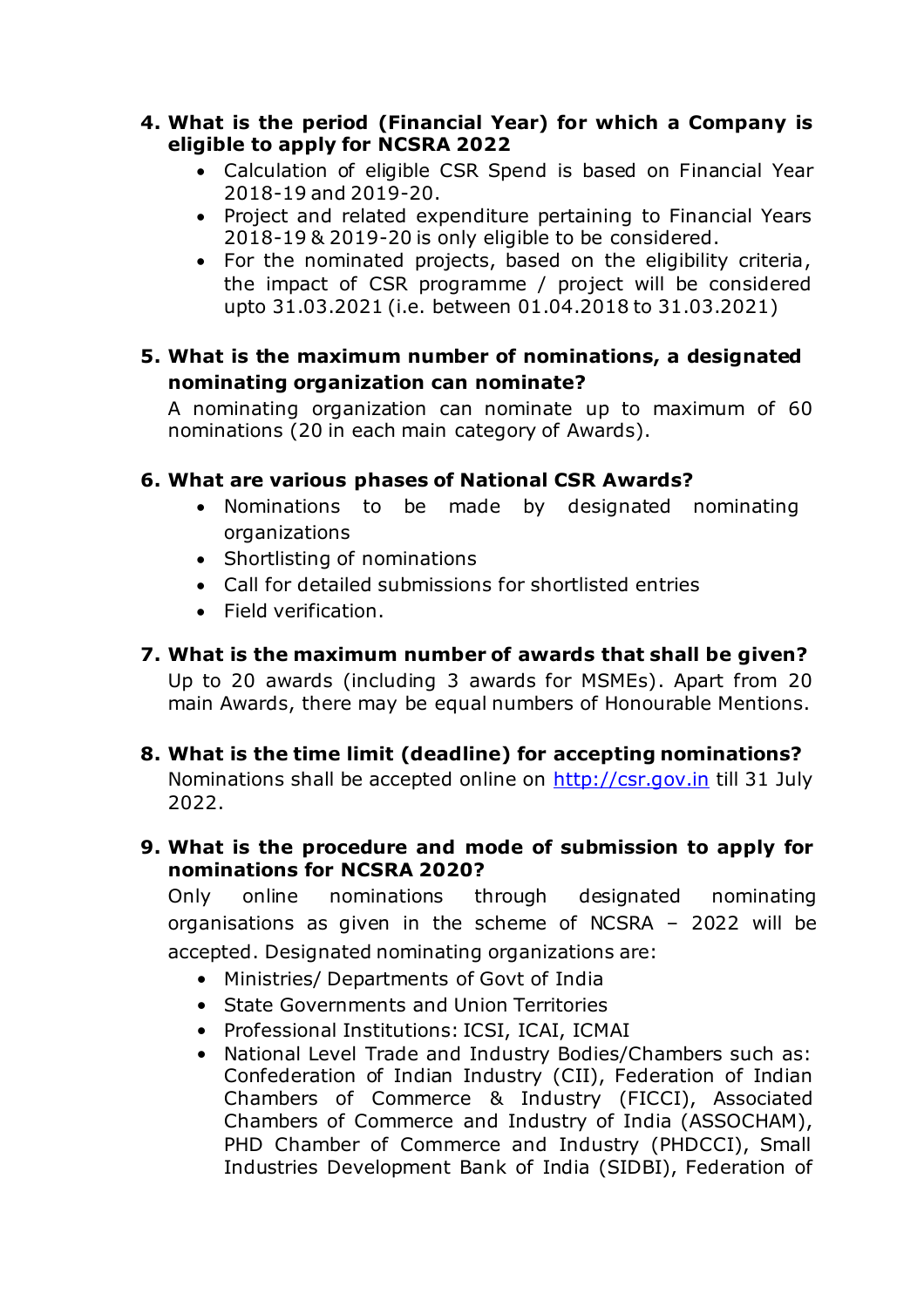Indian Micro and Small & Medium Enterprises (FISME), Standing Conference of Public Enterprises (SCOPE), Laghu Udyog Bharti, IMC Chamber of Commerce and Industry, Bombay Chamber of Commerce and Industry, Indian Chamber of Commerce (ICC), and India SME Forum.

Companies may also contact these nominating organizations and may furnish information by using suggestive standard template as placed at Annexure – A of the Guidance Note for Nominating Organizations of NCSRA 2022 available on [http://csr.gov.in.](http://csr.gov.in/)

#### **10. Can a Society/ Foundation/ Trust be nominated for National CSR Awards?**

No, only the companies registered under the Companies Act, 2013 are eligible for National CSR Awards.

# **11. What are the guidelines for nomination?**

Please refer to the guidelines (titled: Guidance Note for Nominating Organisations – NCSRA 2022) for nomination which are available at official web portal (http://csr.gov.in).

# **12. Is there any fee for nominations of Awards?**

No, there is **NO FEE** for nominations of Awards or at any other stages of the awards.

### **13. Is it compulsory to disclose the net profit made and eligible CSR spend?**

Applicants must disclose the Net Profit and CSR Spend as per the mandatory compliance of Ministry of Corporate Affairs.

#### **14. Is it mandatory for Companies to submit the Minutes of the Board of Directors Meeting in which constitution of CSR Committee was approved?**

It is compulsory to submit the minutes as per the compliance of NCSRA, however, confidential part, if any, may be masked.

# **15. After successful submission of entries, is it possible to edit or withdraw the nomination?**

Nomination may be reviewed before submission and changes may be made. But after submission, it is not possible to edit or withdraw the nomination.

#### **16. Who can be contacted for the further information related to NCSRA?**